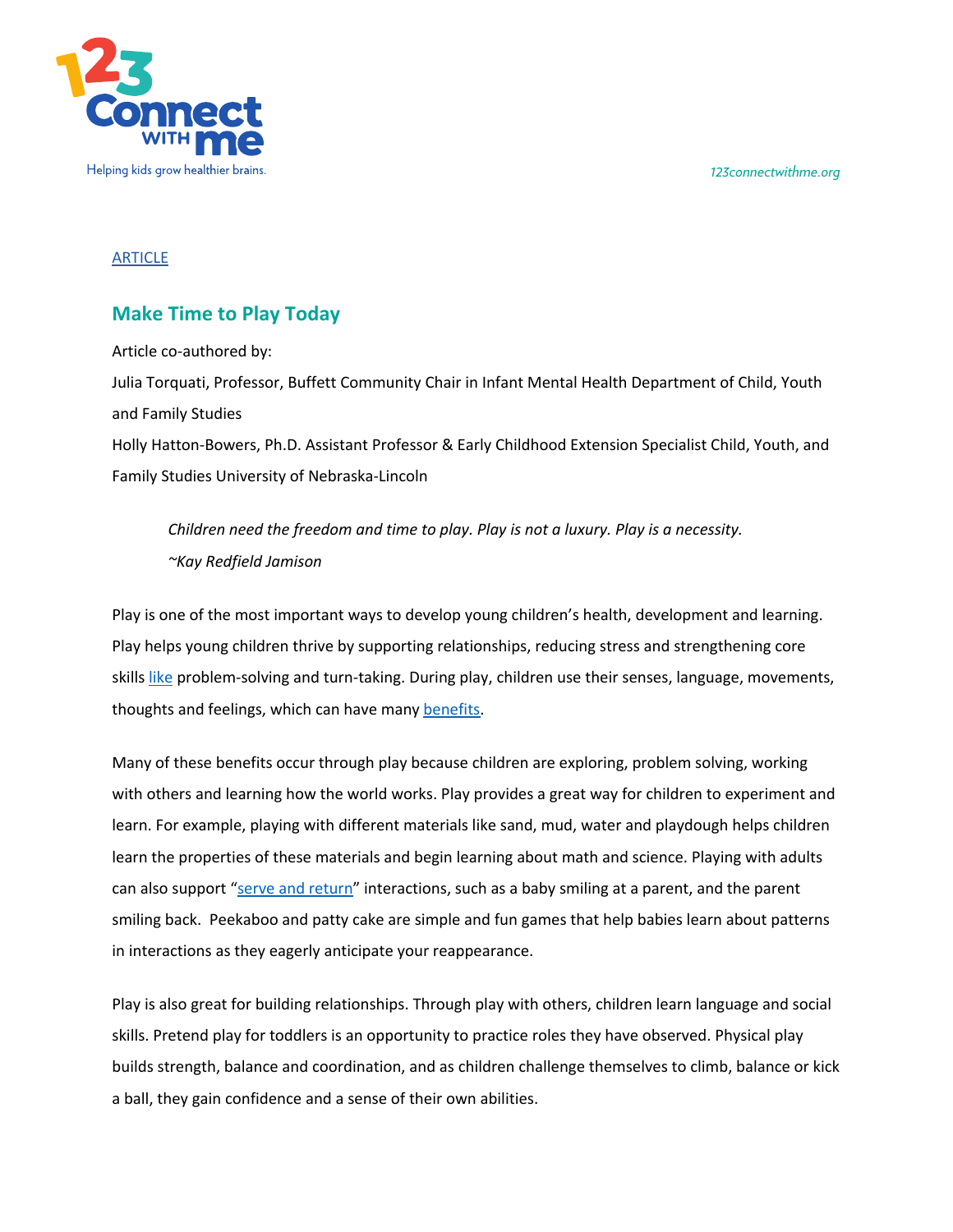*123connectwithme.org*



Children can play anywhere and anytime. Play can happen during mealtimes, baths or diaper changes. When playing with children it is important for the adults in their lives to support and respect their play. The best games provide emotional safety to learn and explore. What does that mean?

First, respecting children's play involves understanding that play nurtures children's social, emotional, cognitive and physical development. Supporting children's play means making time and space for play every day. Finding time to play outdoors and explore can be very beneficial for young children as they learn about their environments, and for toddlers it helps them develop their gross motor skills, like running and jumping.

Second, respecting the importance of children's play involves "following their lead." Children have very little or no control over how their days unfold. Adults have schedules to keep and children must follow the routine. Play is the only opportunity children have to decide what they are going to do and how they are going to do it (within safe limits).

Sometimes your child might want to play uninterrupted, and sometimes your child might want you to play as well. Observe what they need and want. This may mean putting down your cell phone and really watching for opportunities for you to join in their play. Think of your role as a "stage manager" rather than a "director" of your child's play; help them with props and script, and if you are lucky enough to get a speaking part, go with it!

Third, respecting and supporting play involves acknowledging that play is important to children, and understanding that it's hard for children to stop playing when it's time to do something else. Give them ample time to bring their play to a pause or end by providing a 10-minute and 5-minute warning.

For additional tips for playing with your infants and toddlers, use the resources below.

Let's Play: How Your Child Learns and Grows Through Play from Birth to Three https://www.zerotothree.org/resources/2144-let-s-play-how-your-child-learns-and-grows-through-playfrom-birth-to-three